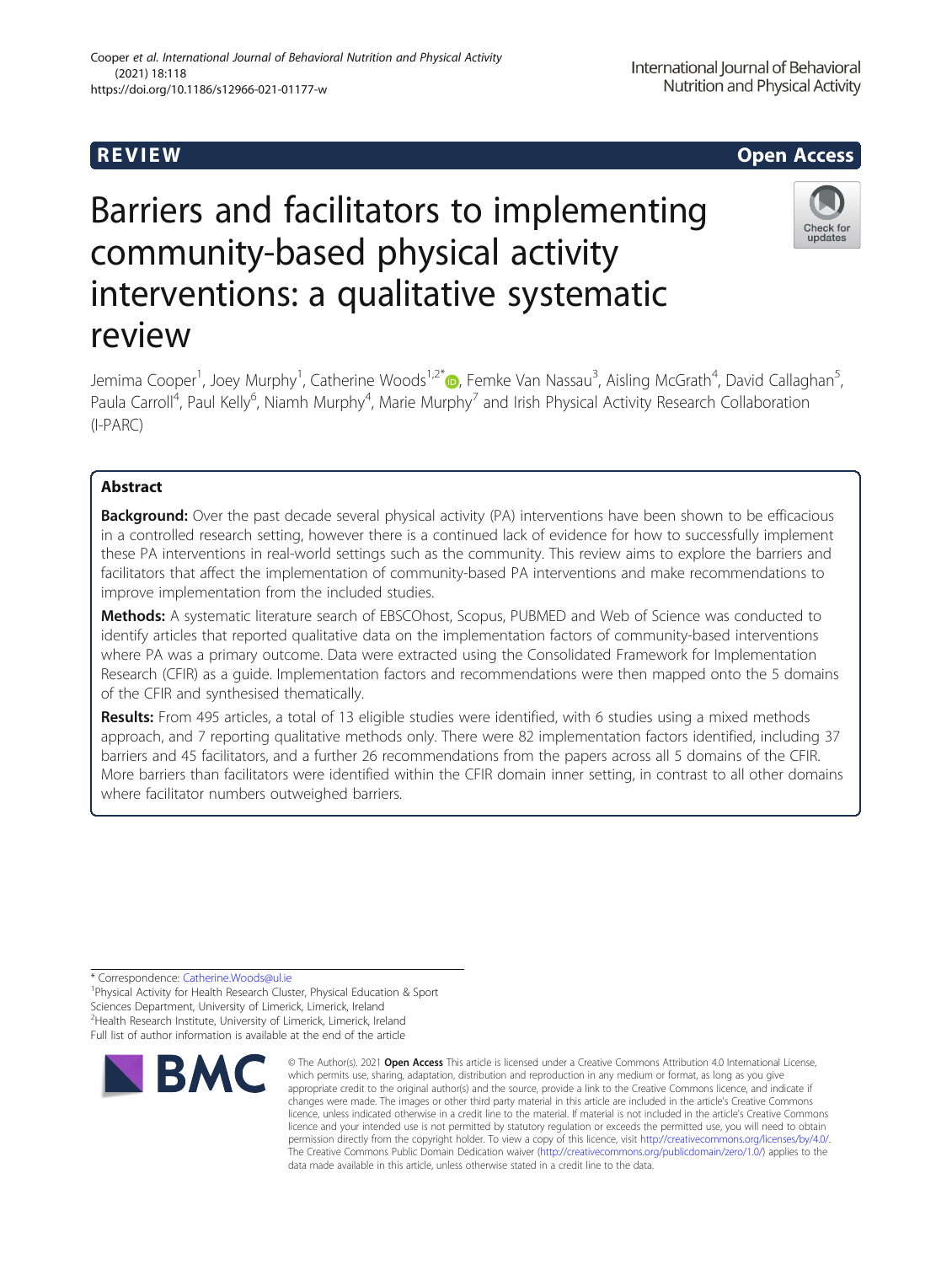**Conclusions:** This review identified many facilitators and barriers of implementing physical activity interventions in the community. A key finding of this review was the impact of implementation strategies on successful implementation of community PA interventions. From the evidence, it was clear that many barriers to implementation could have been negated or reduced by an implementation plan in which several strategies are embedded. The findings of this review also suggest more attention to individual' skills and involvement is needed to improve self-efficacy and knowledge. The role of individuals across all organisational levels, from providers to leaders, can impact on the implementation of an intervention and its success.

Trial registration: PROSPERO - [CRD42020153821.](https://www.crd.york.ac.uk/prospero/display_record.php?RecordID=153821)

Keywords: Implementation factors, Physical health, Real-world, CFIR, Systematic review, Physical activity, Community, Intervention

# Introduction

Insufficient physical activity (PA), defined as not engaging in at least 150 min of moderate-intensity PA or 75 min of vigorous-intensity PA per week [[1\]](#page-11-0), is widely acknowledged as a global pandemic [\[1,](#page-11-0) [2](#page-11-0)], prevalent in almost a third of adults worldwide [[3\]](#page-11-0), and responsible for 6.4% of global premature mortality [[4\]](#page-11-0). Engaging in sufficient levels of PA is associated with a host of physical and mental health benefits, such as a reduced risk of non-communicable diseases like cancer, Type 2 Diabetes and cardiovascular disease [[2\]](#page-11-0), as well as alleviating the impact of mental health disorders such as depression and anxiety [\[5](#page-11-0)]. In addition, PA has been found to have benefits to social health, such as contributing to community cohesion [[6\]](#page-11-0). As a result, increasing global PA levels would have a substantial positive impact on population health.

In the past decade, there has been a marked increase in the number of efficacious PA interventions aiming to address this global issue of insufficient PA [\[7](#page-11-0)]. Despite this, there is a continued lack of evidence for successful interventions in real-world settings, such as the community, as only a small number of interventions move from research into practice [[8\]](#page-11-0). The term 'community-based' has a wide range of meanings in the literature, however McLeroy et al. [[9\]](#page-11-0) define community-based interventions as comprising of 4 categories: community as a setting (i.e. geographically defined area), community as a target (i.e. engaging community members), community as an agent (i.e. respecting and using existing natural capacities of the community), and community as a resource (i.e. use of community resources such as ownership to enact change). McLeroy et al. acknowledge the difficulty of summarising results within these categories, and that many community interventions have characteristics from multiple categories [\[9](#page-11-0)]. Key elements of communitybased interventions emphasise social interactions [\[10](#page-11-0)], include the mobilisation of communities to actively participate in achieving the intervention goals and include implementing activities in community settings such as workplaces, places of worship, health care facilities, and schools [[11](#page-11-0)]. Community engagement is recognised as a critical component of public health strategies where communities can take control and be owners of their own destinies [[12](#page-11-0)]. Furthermore, the International Society for Physical Activity and Health (ISPAH) has recently published the 'Eight Investments That Work For Physical Activity' 2020 [\[13\]](#page-11-0), with the implementation of community-wide programmes identified as one of the eight key investments, further highlighting how important they are for supporting the global target of a reduction in insufficient PA.

Implementation can be defined as the process of integrating an intervention into practice within a specific setting [\[14](#page-11-0)]. Implementation science is an emerging area within PA research aimed at promoting the systematic uptake of evidence-based practice into routine practice to improve quality and effectiveness [\[15](#page-11-0), [16](#page-11-0)]. However, of the studies published within this area, only 20% examined the implementation of effective PA interventions in real-world settings [[17](#page-11-0)], highlighting a significant gap between research and practice. This research-to-practice gap, whereby there is a lack of transfer and translation of interventions successful in controlled conditions into real-world contexts [\[17\]](#page-11-0), poses a significant challenge for public health and community-engaged researchers and practitioners attempting to implement and scale-up effective PA interventions for population health [\[18](#page-11-0)]. Furthermore, a majority of the limited real-world implementation research within PA comes from clinical and healthcare settings, and it is unclear if these findings can be translated where the delivery context includes a wide variety of community settings  $[8]$  $[8]$ . As such, there is a research-to-practice evidence gap within the implementation of effective PA interventions in real-world settings, which needs to be addressed given the implications for improving public health if successful PA interventions are implemented [\[8,](#page-11-0) [19\]](#page-11-0).

In order to address this gap, current literature highlights the need to develop and communicate implementation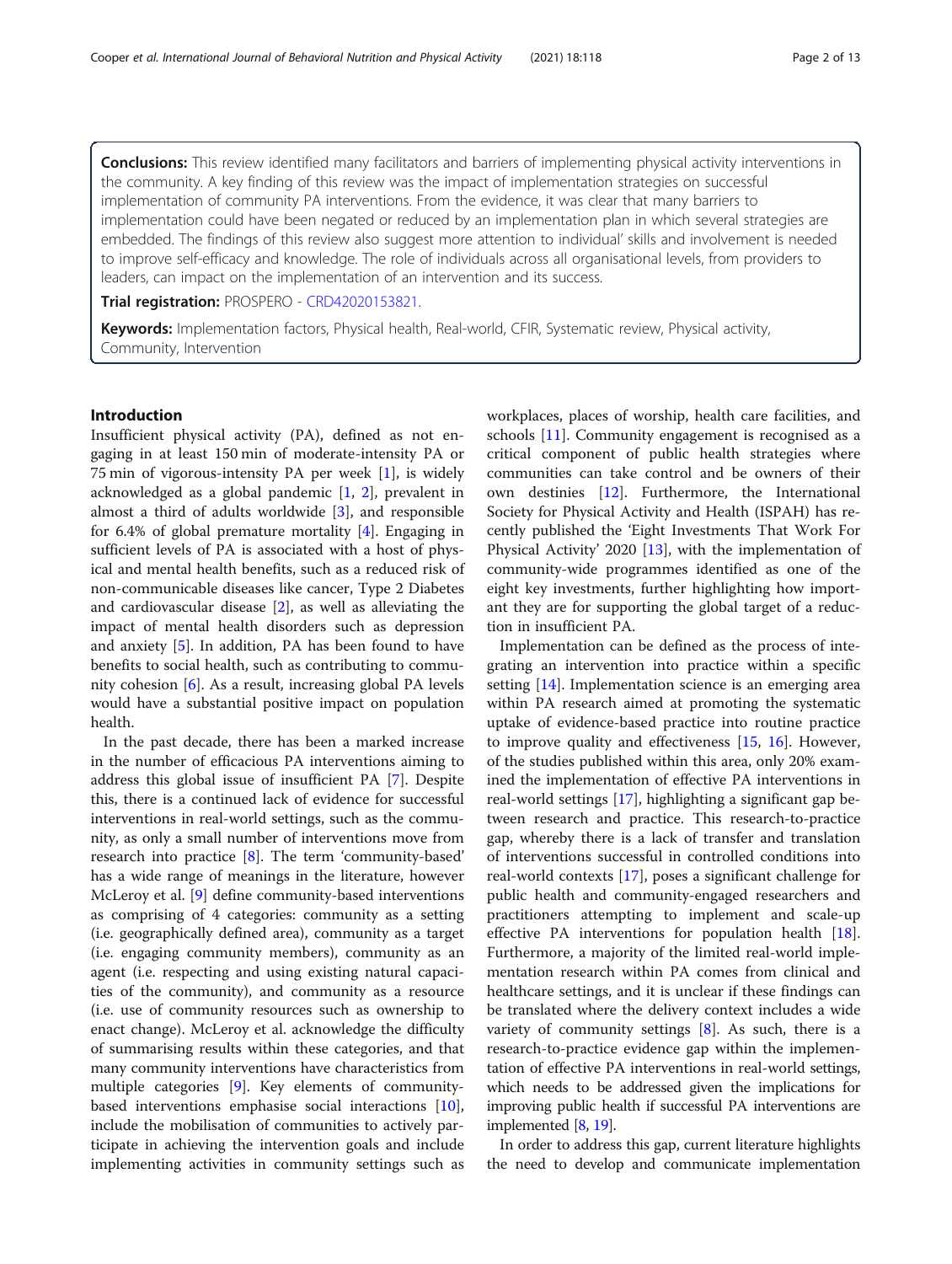strategies for PA interventions across sectors and disciplines [\[19,](#page-11-0) [20](#page-11-0)]. However, in order to develop such strategies, Naylor et al. [[15](#page-11-0)] suggest that we must first understand the factors related to implementing PA interventions, which is the cornerstone to successfully integrating PA interventions into community settings. The implementation of PA interventions in real-world settings, such as the community, is a complex and challenging process, with multilevel factors influencing effective implementation [[8,](#page-11-0) [14](#page-11-0)]. The Consolidated Framework for Implementation Research (CFIR) [\[21\]](#page-11-0) is a commonly used determinant framework in implementation research [[22](#page-11-0)]. It has been described as a 'meta-theory' as it synthesises multiple implementation theories into accessible domains and constructs that are practical and easily applicable to the area of PA intervention research. The framework comprises of 39 constructs across five domains including 1) intervention characteristics, 2) inner setting, 3) outer setting, 4) individual characteristics and 5) processes of implementation [[21](#page-11-0)]. Due to the broad nature of this framework, the CFIR could be useful to aid the understanding and synthesis of implementation factors identified in the literature.

Few reviews report implementation factors of PA interventions in practice [\[15,](#page-11-0) [23](#page-11-0), [24](#page-11-0)], defined as taking place in the real world, but none focused specifically on PA interventions across community-based settings. Instead previous reviews have focused solely on the school setting with Naylor et al. [[15\]](#page-11-0) recommending the use of comprehensive framework to help identify any domains of implementation that may be overlooked in the current literature. Furthermore, within this limited number of existing reviews of implementation factors of PA interventions in practice, none were qualitative reviews; including either mixed methods or solely quantitative data. Literature highlights that qualitative research is needed to increase knowledge of health intervention assumptions [[25](#page-11-0)], components [\[26\]](#page-11-0), and the active mechanisms which influence implementation. Furthermore, a qualitative approach allows for in-depth insight into individual's perceptions of the barriers and facilitators that are relevant to their context and is increasingly recognised as an important approach for developing the evidence base in PA and implementation research [[27](#page-11-0), [28](#page-11-0)]. Thirsk et al. [[29](#page-11-0)] commented on this stating that qualitative methods to research complex health interventions are underdeveloped. Therefore, the aim of this study was to review the available qualitative research reporting on facilitators and barriers of implementation for interventions which promote PA in community-based settings. A secondary aim of this work was to provide recommendations to improve implementation identified from the included studies.

# **Methods**

This qualitative systematic review was undertaken as part of the work of the Irish Physical Activity Research Collaboration (I-PARC); a multisectoral collaboration established in 2018 to foster insight, intelligence and innovation to enable more people in Ireland to be more active, more often [\[30](#page-11-0)]. The review was undertaken according to the Preferred Reporting Items for Systematic Reviews and Meta-Analyses (PRISMA) checklist [[31](#page-11-0)] and was prospectively registered with PROSPERO, under registration number: CRD42020153821.

#### Literature search

A systematic literature search was undertaken of databases including EBSCOhost (Academic Search Complete, MEDLINE, PsycINFO, SPORTDiscus with Full text, UK & Ireland Reference Centre), Scopus, PUBMED and Web of Science in February 2020. The search aimed to find articles with information relating to our study aim. The databases were searched for articles that included terms related to the main concepts: 'implementation', 'barriers', 'facilitators', 'physical activity', 'community', and 'interventions'. Relevant MeSH, non-MeSH and Thesaurus terms were used, and Boolean operators were used to link the keywords. The search syntax was adapted to suit each database. Nonintervention studies such as reviews, protocol papers, commentaries and editorials were excluded, as were fulltext articles not in English. The year 2000 was chosen as the cut-off for this review, as the authors found that the majority of relevant articles have been published after this year. A PubMed generated histogram of 'Results by year' for 'physical activity interventions' confirms this, showing that the majority of research in this field is published from 2000 onwards, with the number of articles increasing greatly from then. Articles including interventions targeting active travel and rehabilitation were excluded through the search strategy by excluding articles including terms related to the concepts of 'active travel' and 'rehabilitation', as they do not fit under the definition of a community-based intervention used for this review as per McLeroy et al. [\[9](#page-11-0)]. A librarian and the full author team were consulted to develop the final search strategy, which can be found in Additional file [1](#page-10-0), and details the search syntax groups and syntax combinations.

Titles and abstracts of studies identified through the search strategy were imported into Endnote, and duplicates were removed. The remaining studies were then imported into Rayyan QCRI, where they were independently evaluated for eligibility based on four key inclusion criteria by first reviewer (JC) and second reviewer (JM). The inclusion criteria included studies which 1) used a qualitative study design, 2) reported on an intervention delivered in a community-based setting, 3) included PA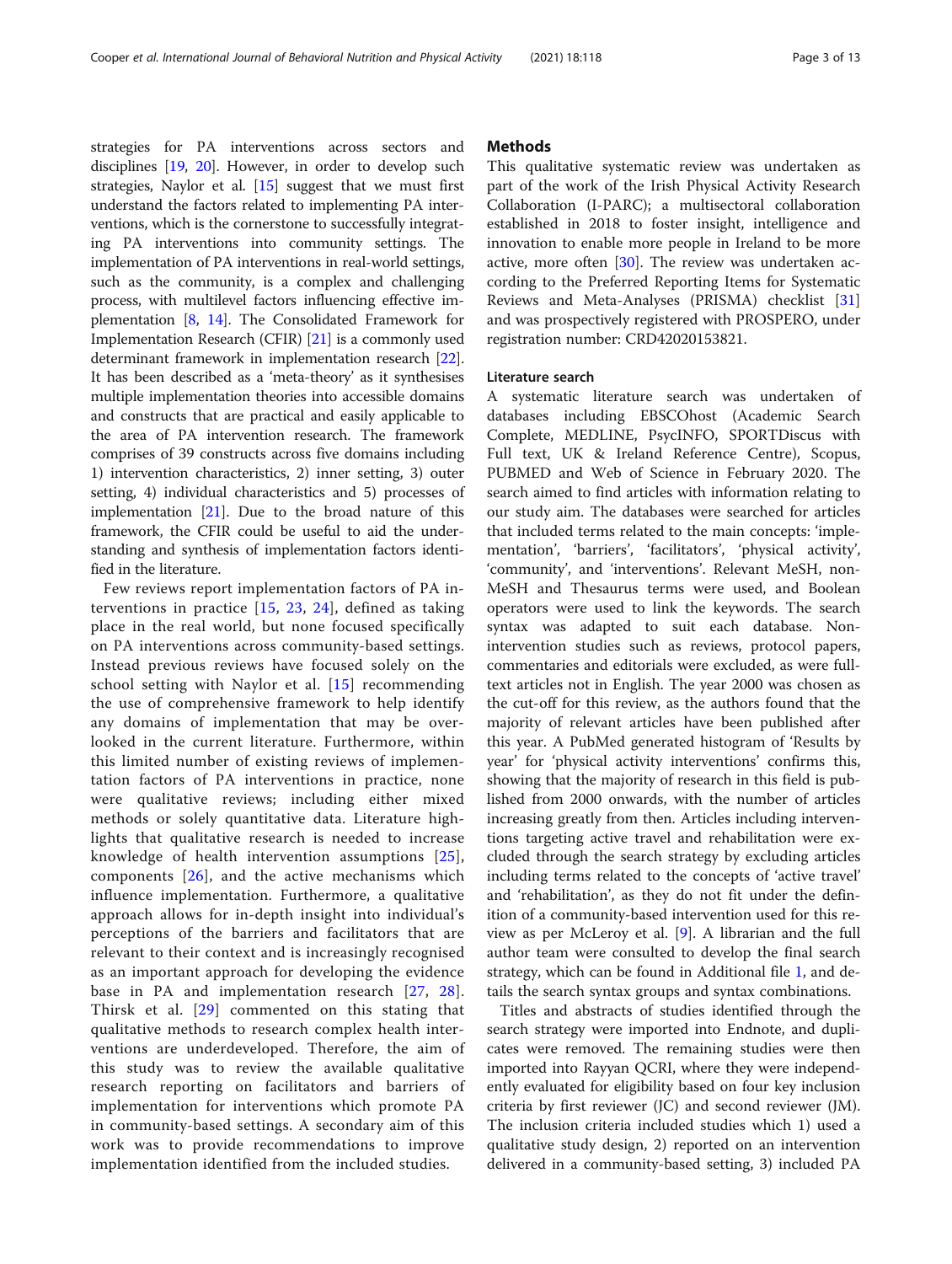promotion as a primary outcome, and 4) reported on factors related to intervention implementation. Studies specifically targeting populations with a disability or mental health challenges were excluded from this review as the authors believed they present their own unique barriers and facilitators. Both reviewed half the studies, then assessed 25% of each-other's studies to ensure agreement. The reviewers had an agreement rate of 97%, with a third reviewer (CW) consulted where disagreements arose regarding eligibility of articles. At the full-text review stage, the remaining articles were independently screened for eligibility by first reviewer (JC) and second reviewer (JM) using the same technique as the previous stage, leading to an agreement rate of 91%, with a third reviewer (CW) consulted where conflicts on article inclusion remained.

# Data extraction

Articles that met all four inclusion criteria were compiled and data were extracted into a standardised data extraction excel spreadsheet (see Additional file [2\)](#page-10-0). This detailed study characteristics (author/year, country, main study aims and outcomes, study participants, setting, sample size, intervention aims, intervention outcome, study design, qualitative data collection measures, implementers, and frameworks used to report) in addition to the barriers, facilitators and recommendations extracted under the five domains of the CFIR [[21\]](#page-11-0) which are highlighted in the introduction. To synthesise results across studies, standardised terminology was adopted. 'Providers' are those responsible for the delivery of the intervention often working face-to-face with participants, 'leaders' are those in management or leadership positions responsible for coordination of the intervention or in senior positions within the implementing organisation, 'staff' refers to all staff within an organisation across the different levels of hierarchy, and 'stakeholders' refers to any individuals or partner organisations with a role in the intervention.

First reviewer (JC) did the initial extraction, and reviewers JM, CW and FvN were consulted to gain consensus on the deductive theming of data under each CFIR domain, guided by the constructs of CFIR. Further feedback was given on the theming of data from the full author team during the paper conceptualisation and drafting stages. A risk of bias assessment was conducted by first reviewer JC, and further assessed by second reviewer JM, using the Mixed Methods Assessment Tool (MMAT) [\[32](#page-11-0)]. MMAT is a critical appraisal tool for assessing the quality of studies including two screening questions and five questions on core methodological criteria with response options of "yes", "no" or "can't tell". Hong et al. [\[32\]](#page-11-0) discourage the calculation of an overall score from the core criteria and exclusion of any lowquality studies, but rather suggest providing a more detailed assessment and understanding of each study's quality, which was conducted with the studies in this review.

## Data analysis

A qualitative reflexive thematic analysis was conducted whereby the barriers, facilitators and recommendations within each CFIR domain were inductively synthesised into sub-themes. A key feature of thematic analysis is the development of descriptive and analytical themes that translate findings across studies, and was first applied to a review of barriers and facilitators, indicating its suitable use as an analytical approach in this review [[33\]](#page-11-0). The thematic analysis was undertaken according to the 6 phases of reflexive thematic analysis outlined by Braun and Clarke [[34\]](#page-11-0): 1) familiarisation; 2) data coding; 3) generating initial themes; 4) reviewing & developing themes; 5) refining, defining and naming themes; 6) writing the report. First reviewer JC followed these six steps, starting with familiarisation of the data, which occurred throughout screening, data extraction and analysis stages, through multiple readings of the included studies. First reviewer JC conferred with reviewers JM and CW during the data coding stage 2 to ensure consensus on coding practices. JC generated initial themes from the data in step 3, then conferred again with authors JM and CW when reviewing and developing themes in step 4. Then when themes were refined, defined and named during step 5, reviewer FvN, who has extensive implementation experience, was consulted for feedback and consensus on the naming and grouping of sub-themes under each of the CFIR domains. During the sixth step, writing the report, all authors gave feedback on the placement of the sub-themes under each of the CFIR domains, and the naming of the themes, and whether the themes accurately represented the supporting data. This was to ensure author consensus, and credibility and trustworthiness of the findings. As Braun and Clarke [[35](#page-11-0)] highlight, in qualitative research, each researcher brings their own unique insight and experience to the process, thus in ensuring all authors were involved during the analysis stage, this allowed for a more rich and well-rounded analysis of the data.

# Results

The search strategy (Additional file [1\)](#page-10-0) resulted in a total of 495 articles identified. After duplicates were removed and articles were screened for title and abstract, 34 fulltext articles were deemed eligible for full-text screening. During full-text screening, a total of 21 articles were excluded as they did not meet the inclusion criteria. Thirteen studies were included in the qualitative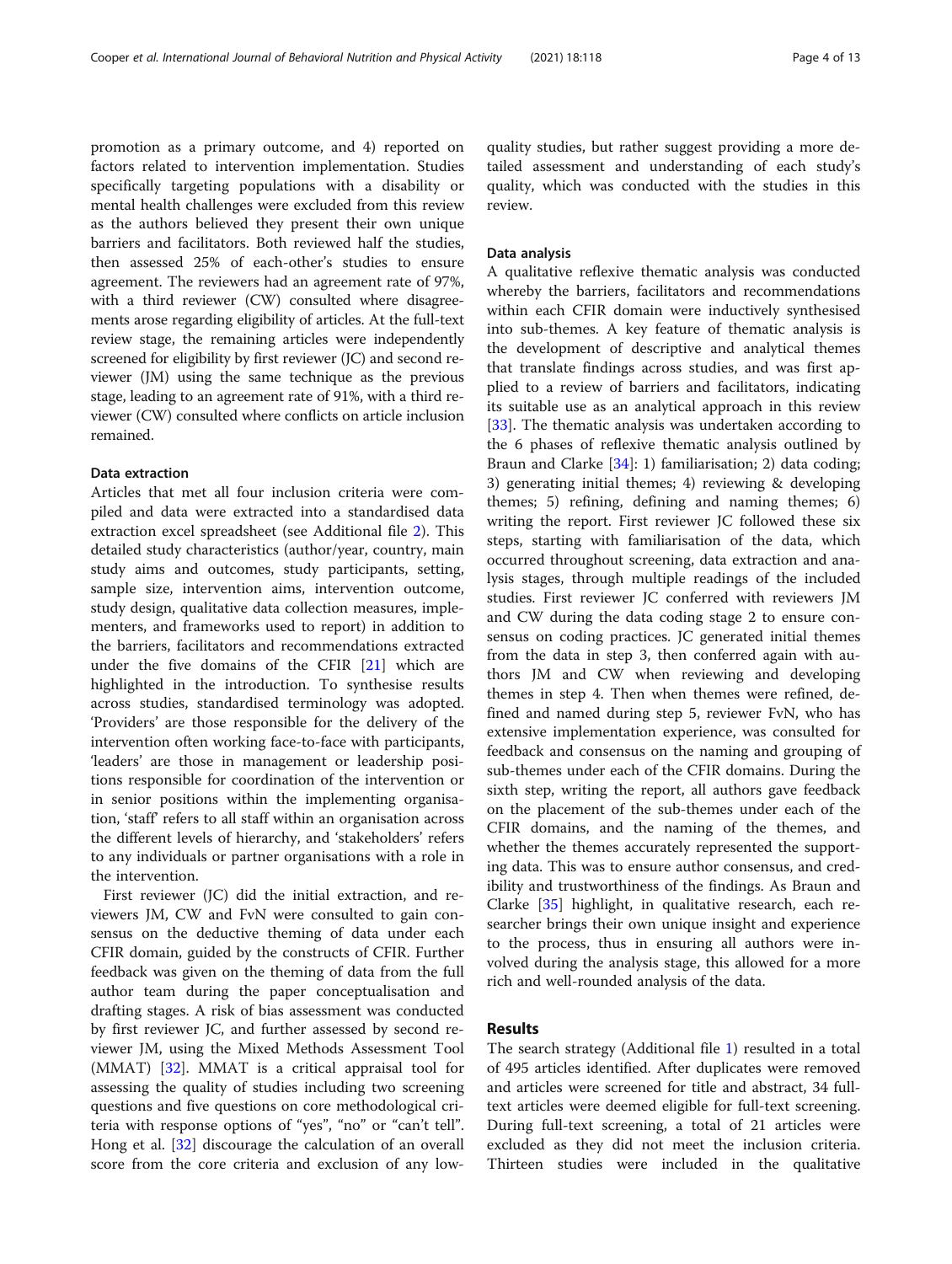extraction and synthesis. Figure 1 shows a PRISMA flow diagram of this process.

From the 13 studies included, 6 studies used a mixed methods approach, and 7 reported qualitative methods only. The 13 studies reported interventions based in eight different countries: Canada  $(n = 2)$ , Denmark  $(n = 1)$ , France  $(n = 2)$ , Spain  $(n = 2)$ , South Africa  $(n = 1)$ , The Netherlands ( $n = 1$ ), United Kingdom ( $n = 3$ ) and United States of America ( $n = 1$ ). There were 11 different interventions covered by these 13 studies. These included the implementation of a church-based intervention [[36](#page-11-0)], school-based communities [[37](#page-11-0)–[41\]](#page-12-0), communities targeting populations of specific demographics [\[19,](#page-11-0) [42](#page-12-0)–[44](#page-12-0)] and community healthcare interventions [\[45](#page-12-0)–[47](#page-12-0)]. When classifying studies by type of PA intervention, the majority included PA as a main outcome in conjunction with other health enhancing outcomes, such as healthy eating and smoking cessation. The lead agency implementing these PA interventions, often in partnership with other organisations, ranged from regional health agencies, to church leaders, regional education authorities, municipal policy and city district sports coordinators, county councils, walking promotion agencies and government ministries. For a more detailed overview of the characteristics of the studies included in this review, see Additional file [2](#page-10-0).

Risk of bias has been reported in Additional file [2.](#page-10-0) All studies scored "yes" for the two screening questions, indicating that the MMAT was suitable to assess them. All studies also scored "yes" on the 5 methodological criteria. Additionally, as encouraged by Hong et al. [\[32](#page-11-0)], a detailed assessment of the studies was undertaken in addition to the scoring, with observations of why the studies scored yes also recorded.

#### Implementation factors

Table [1](#page-5-0) provides a summary of the implementation factors grouped by CFIR domain. A more detailed report of the factors and supporting data is included in Additional file [3](#page-10-0). We identified 82 implementation factors, consisting of 37 barriers and 45 facilitators, which are reported as per the 5 domains of the CFIR.

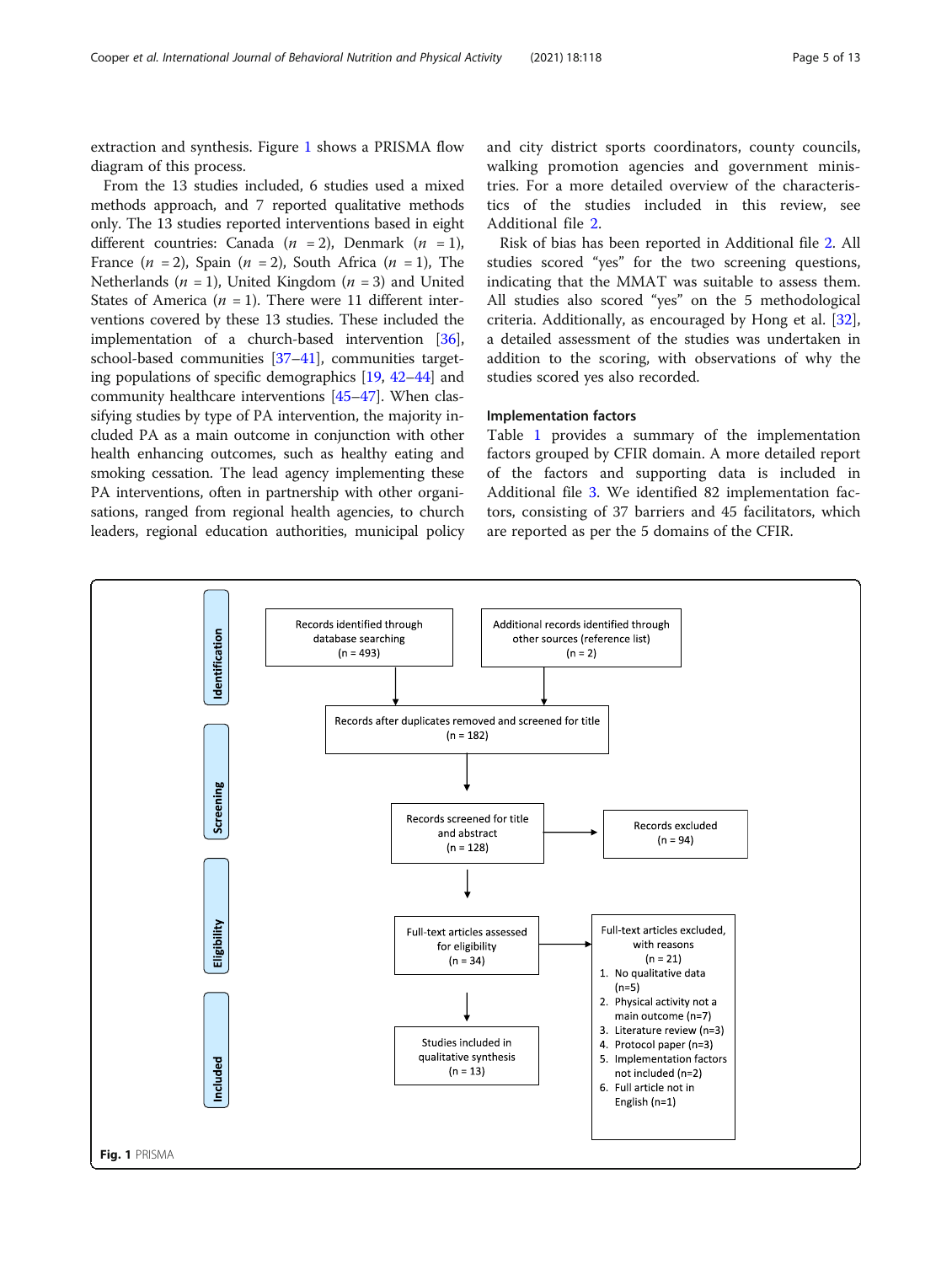<span id="page-5-0"></span>

| <b>Table 1</b> Facilitators & Barriers of Implementation                                                                                                                                                                                                                                                                                                                                                                                                                                                                                |                                                                                                                                                                                                                                                                                                                                                                                                                                                                                                                         |
|-----------------------------------------------------------------------------------------------------------------------------------------------------------------------------------------------------------------------------------------------------------------------------------------------------------------------------------------------------------------------------------------------------------------------------------------------------------------------------------------------------------------------------------------|-------------------------------------------------------------------------------------------------------------------------------------------------------------------------------------------------------------------------------------------------------------------------------------------------------------------------------------------------------------------------------------------------------------------------------------------------------------------------------------------------------------------------|
| <b>Barriers</b>                                                                                                                                                                                                                                                                                                                                                                                                                                                                                                                         | <b>Facilitators</b>                                                                                                                                                                                                                                                                                                                                                                                                                                                                                                     |
| 1- Intervention Characteristics                                                                                                                                                                                                                                                                                                                                                                                                                                                                                                         |                                                                                                                                                                                                                                                                                                                                                                                                                                                                                                                         |
| B1.1 Name of intervention<br>B1.2 Lack of evidence base<br>B1.3 Adaptability - conflict between standardise vs tailoring to context<br>B1.4 Lack of resources<br>B1.5 Safety consideration<br>B1.6 Physical and temporal barriers<br>B1.7 Failures in new technology implemented                                                                                                                                                                                                                                                        | F1.1 Cost to participant<br>F1.2 Cost to organisation<br>F1.3 Pragmatic and clear programme content<br>F1.4 Adaptability (both by implementers and to context)<br>F1.5 Programme compatibility with staff and participants<br>F1.6 Development and availability of innovative information<br>and communication technologies<br>F1.7 Credibility from evidence source<br>F1.8 Positive perception of intervention implementer by<br>participants<br>F1.9 Sustainability of the intervention                              |
| 2- Inner Setting                                                                                                                                                                                                                                                                                                                                                                                                                                                                                                                        |                                                                                                                                                                                                                                                                                                                                                                                                                                                                                                                         |
| B2.1 Competing priorities<br>B2.2 High staff turnover<br>B2.3 Lack of communication within the team<br>B2.4 Lack of support from leadership<br>B2.5 Lack of funding<br>B2.6 Implementing intervention from obligation<br>B2.7 Staff burnout<br>B2.8 Lack of perceived responsibility and motivation among organisations<br>B2.9 Limited capacity to take part in multiple initiatives<br>B2.10 High level of organisation and administration needed<br>B2.11 Too much change required to implement<br>B2.12 Poor staff training quality | F2.1 Strong commitment from leadership<br>F2.2 Clear information and communication strategies within<br>organisations<br>F2.3 Provider training and capacity building<br>F2.4 Strong shared commitment and sense of ownership<br>F2.5 Feedback to staff<br>F2.6 Easy to integrate intervention goals within existing structures<br>F2.7 Strong staff relationships                                                                                                                                                      |
| 3- Outer Setting                                                                                                                                                                                                                                                                                                                                                                                                                                                                                                                        |                                                                                                                                                                                                                                                                                                                                                                                                                                                                                                                         |
| <b>B3.1 Cultural barriers</b><br>B3.2 Instability or lack of policies supporting target group<br>B3.3 Poor relationship between organisation and community<br>B3.4 Lack of community buy-in<br>B3.5 Lack of coordination and communication between organisations<br>B3.6 Funding between collaborating organisations<br>B3.7 Availability of resources                                                                                                                                                                                  | F3.1 Participation of stakeholders in decision-making process<br>F3.2 Funding<br>F3.3 Accessible to communities in which intervention was<br>implemented<br>F3.4 Community involvement to support the intervention<br>F3.5 High perceived fit of intervention in policy goals/agendas<br>F3.6 Political advocacy and support<br>F3.7 Effective communication strategies between stakeholders<br>F3.8 Volunteerism<br>F3.9 Role of support and research system<br>F3.10 Leadership and buy-in from range of stakeholders |
| 4- Individual Characteristics                                                                                                                                                                                                                                                                                                                                                                                                                                                                                                           |                                                                                                                                                                                                                                                                                                                                                                                                                                                                                                                         |
| B4.1 Lack of motivation<br>B4.2 Lack of knowledge<br>B4.3 Perceived imposed participation in intervention training<br>B4.4 Values inconsistent with lifestyle/context<br>B4.5 Lack of perceived importance of communicating with<br>participants by organisation staff<br>B4.6 Perceived workload among staff<br>B4.7 Poor participant attitude<br>B4.8 Challenge to find committed leaders                                                                                                                                             | F4.1 Well-trained<br>F4.2 Dedicated<br>F4.3 Leaders take ownership of problem addressed by intervention<br>F4.4 Leaders motivate others<br>F4.5 High individual motivation of staff<br>F4.6 High perceived importance of intervention by staff<br>F4.7 Positive attitudes and beliefs<br>F4.8 Members and leaders experienced increases in self-efficacy<br>F4.9 Feeling empowered<br>F4.10 Strong feeling of reward from engaging across all levels                                                                    |
| 5- Processes of Implementation                                                                                                                                                                                                                                                                                                                                                                                                                                                                                                          |                                                                                                                                                                                                                                                                                                                                                                                                                                                                                                                         |
| B5.1 Insufficient resources allocated for implementation                                                                                                                                                                                                                                                                                                                                                                                                                                                                                | F5.1 Engaging key stakeholders in decision-making throughout whole                                                                                                                                                                                                                                                                                                                                                                                                                                                      |

B5.2 Complexity of intervention

B5.3 Top-down implementation strategy

implementation process (Including pre-delivery of intervention) F5.2 Appointed community-based members as leaders

F5.3 Designed using existing resources and context characteristics

- F5.4 Involvement of experts to tailor intervention
- F5.5 Using theoretical model to inform recruitment strategies F5.6 Support and research staff checking in with program staff
- facilitated problem solving and feedback loops
- F5.7 Use of wide variety of strategies to implement the intervention
- F5.8 Enough time for preparation before delivery
- F5.9 Collaborative effort built into design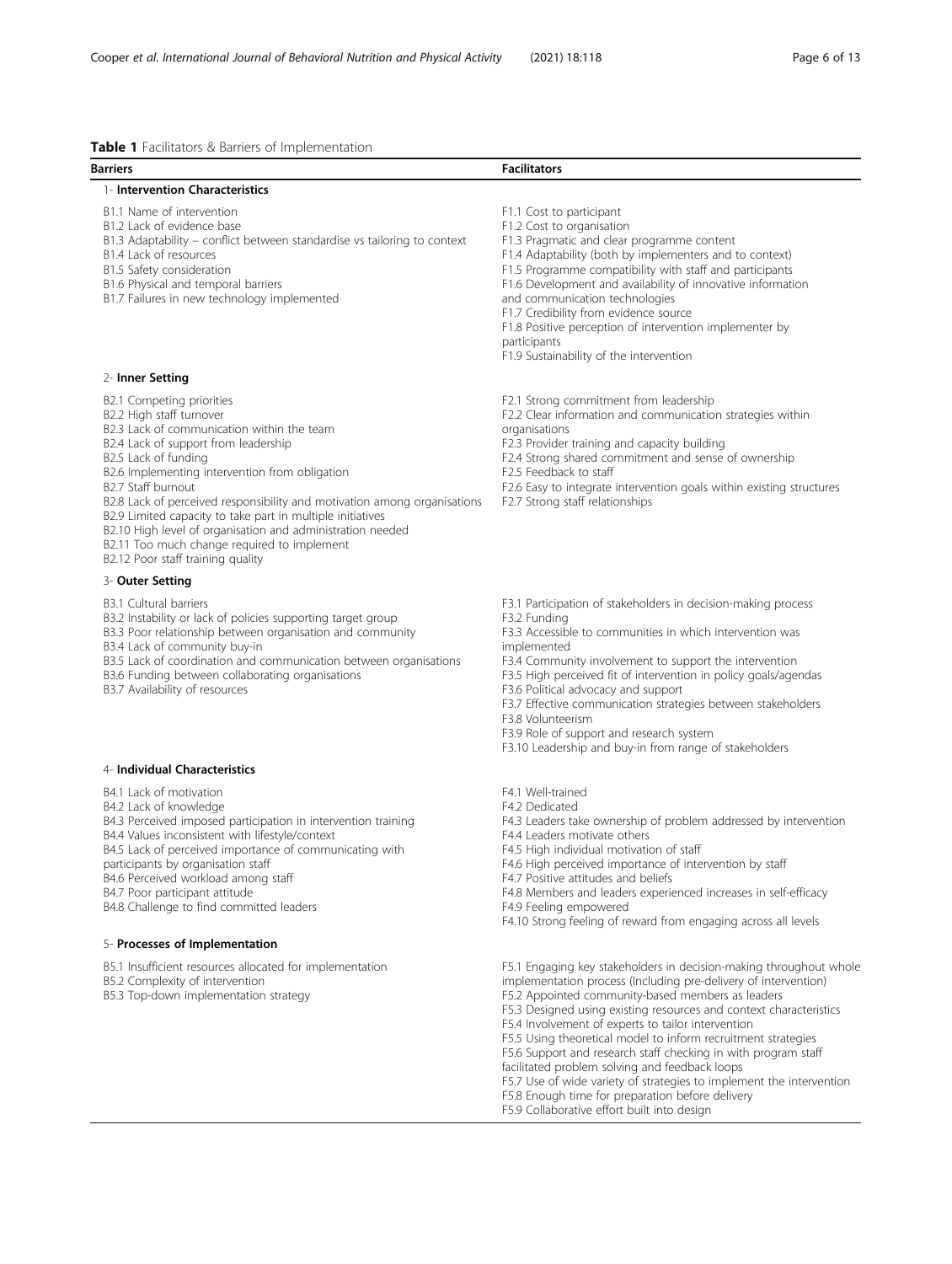# Intervention characteristics

The degree to which an intervention can be adapted, tailored, refined, or reinvented to meet local needs was highlighted by seven studies [[19,](#page-11-0) [36,](#page-11-0) [38,](#page-11-0) [39,](#page-12-0) [41](#page-12-0), [43](#page-12-0), [44](#page-12-0)] as a facilitator for implementation. For instance, providers were able to make minor changes to the intervention while retaining core components to facilitate implementation, such as editing content due to time constraints and context-specific health activities. In addition, the potential for tailoring the intervention allowed providers to refine recruitment strategies to suit the target population and context, and enhance the suitability of the content and delivery style for the target group. Programme compatibility was a facilitating intervention characteristic identified by five studies [\[19](#page-11-0), [39,](#page-12-0) [40,](#page-12-0) [42](#page-12-0), [43](#page-12-0)]. The compatibility of intervention tasks with provider's regular function facilitated implementation, as did interventions that fit easily within participant's lifestyles. Furthermore, the timeliness, relevance, geographical accessibility and uniqueness of the intervention within communities all contributed to the compatibility of the intervention for participants, which in turn facilitated implementation.

In addition to being a facilitator, adaptability was also mentioned by four studies as a barrier to implementation [\[38](#page-11-0)–[40,](#page-12-0) [46](#page-12-0)], due to the conflict between standardising the intervention versus tailoring it to context. For instance, there is a discrepancy between the need to standardise and maintain complexity of the intervention in order to ensure fidelity and maintain intervention effect, and the need to tailor the implementation strategies to the local cultural, social and environmental context to ensure compatibility, as a uniform approach may not translate to all contexts. Additionally, adaptation results in a variety of implementation practices in non-trial settings, due to various contextual constraints, which can lead the intervention to require extensive input from a public health department to address, and may subsequently impact fidelity and quality [[40\]](#page-12-0). Other barriers within the intervention characteristics domain included a lack of clarity in the name and the lack of evidence base for the intervention.

### Inner setting

A sense of ownership from staff was found to be fundamental to successful implementation, with strong commitment and motivation from the organisation to comply with a shared goal also identified as a contributing factor [[37,](#page-11-0) [39,](#page-12-0) [43](#page-12-0)]. Furthermore, an existing culture of staff working together within the organisation helped to facilitate implementation, along with a sense of belonging within each branch of the organisation involved in implementing the intervention. In particular, support and commitment from leaders was a facilitating factor identified in three studies [[36,](#page-11-0) [37,](#page-11-0) [43](#page-12-0)]. Buy-in from leaders was an essential factor for successful implementation, and in organisations where existing projects were extended, support from project leaders promoted sustainability. Leaders also acted as role models within their organisations, helping to facilitate implementation and taking the lead in promoting physical health. Studies  $(n = 2)$  also cited being able to easily integrate intervention goals, methods, procedures and tasks within existing structures as aiding implementation [\[19,](#page-11-0) [39\]](#page-12-0).

Four studies reported competing priorities as an imple-mentation barrier within the inner setting [[36](#page-11-0), [37,](#page-11-0) [40,](#page-12-0) [44](#page-12-0)]. For example, competing demands and expectations of organisations were reported as a major barrier to implementation that can shift the focus from PA and health interventions towards other priorities. In some cases, conflicts of interest also emerged among implementers of the intervention where agendas and goals did not align. Studies ( $n = 4$ ) also highlighted the implementation of the intervention requiring a high level of organisation as an internal barrier [[39](#page-12-0), [41,](#page-12-0) [44,](#page-12-0) [46](#page-12-0)]. Complex interventions needing a high level of organisation cause confusion among implementers in instances where this level organisation is lacking. Such confusion manifests itself as a lack of effective delivery of training to staff, or an underestimation of the coordination and effort needed to attract participants, leading to insufficient time being allocated for preparation [[39](#page-12-0)].

### Outer setting

Effective communication strategies between stakeholders was a key facilitator within the outer setting as identified in four studies [\[38,](#page-11-0) [39](#page-12-0), [43,](#page-12-0) [44\]](#page-12-0). For instance, the formalisation of partnerships and continued engagement of all partners created a sense of unity. Effective communication between stakeholders facilitated trust and motivation between partner organisations and also participants. Studies  $(n = 5)$  also reported community involvement as a facilitator [[36,](#page-11-0) [37,](#page-11-0) [40,](#page-12-0) [43,](#page-12-0) [45\]](#page-12-0). Community members' motivation and commitment helped facilitate the delivery of the intervention and to link with community resources, in addition to support from local authorities. Alongside the role of community, political advocacy and support was also acknowledged as an important outer setting facilitator [[19,](#page-11-0) [37](#page-11-0)–[39\]](#page-12-0). Aligning the intervention with objectives of relevant government departments was reported to be essential for scale-up and sustainability. Furthermore, governmental and political support was found to promote active community participation in the intervention, and aided initiation of collaborations between policy makers, practitioners and researchers.

Poor availability and accessibility of the necessary facilities, including affordability, and a lack of resources, all acted as a key barrier within the outer setting [\[39,](#page-12-0) [43,](#page-12-0) [44](#page-12-0)].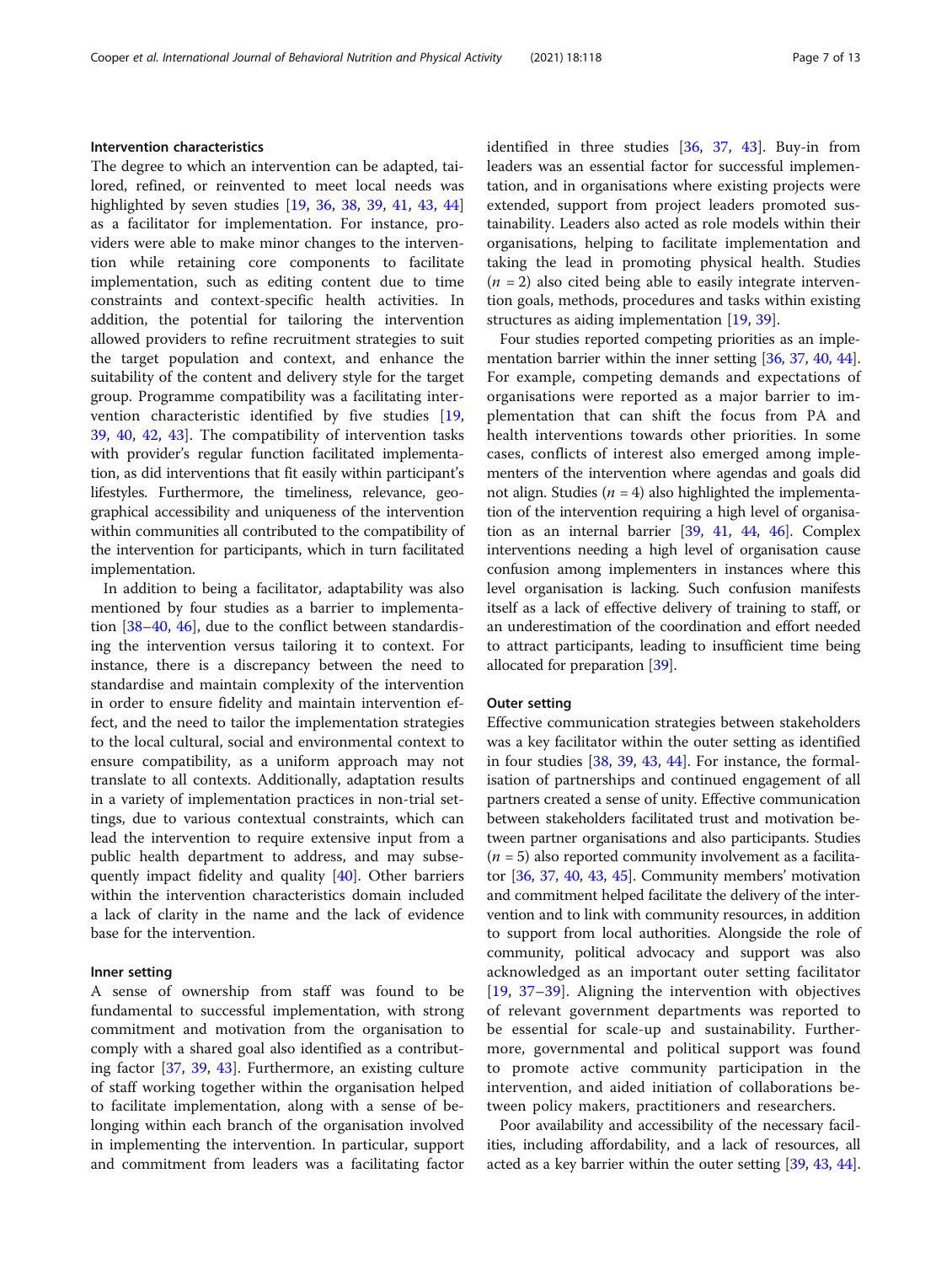Both the lack of community buy-in and a poor relationship between the implementing organisation and the community also acted as common barriers [\[38,](#page-11-0) [39](#page-12-0), [41](#page-12-0), [43,](#page-12-0) [45](#page-12-0)]. For instance, failures to communicate the importance of the intervention outcomes to the participants within the community was denoted by a lack of community buy-in. Furthermore, a weak relationship between the implementing organisation and the community could not be strengthened even when the intervention was initiated by a community-made decision.

# Individual characteristics

Suitably trained individuals involved in implementation were a facilitating factor to implementation in five studies [\[38](#page-11-0), [39,](#page-12-0) [41](#page-12-0)–[43](#page-12-0)]. The inclusion of training led to a positive effect on staff, who felt that the intervention was in line with their expectations, and who then had realistic expectations about tasks and responsibilities. Additionally, being well-trained was significant for individual motivation to implement and maintain an intervention, and meant that individuals understood the core principles of the intervention. Positive attitudes and beliefs were another key facilitator of implementation in the individual characteristics domain [[19,](#page-11-0) [39](#page-12-0), [43\]](#page-12-0). This was found to be important across different levels of stakeholders, from implementation staff to political stakeholders. In particular, positive attitudes and encouragement from providers had a big impact on participant engagement however more broadly, it facilitated adaptations and changes in policies and practices throughout implementation. A further facilitator was a sense of reward from engaging in the intervention across all levels of stakeholders, from participants, to providers, leaders and partner organisations [\[19](#page-11-0), [36](#page-11-0), [40](#page-12-0), [43](#page-12-0)]. Stakeholders experienced a range of perceived benefits from engaging with the intervention, which resulted in buy-in and a sense of ownership.

Studies reported that where individuals involved in the implementation of the intervention; lacked knowledge [[37\]](#page-11-0), placed low sense of value on the intervention [[38](#page-11-0)] or perceived involvement as a high workload, were barriers to success [[39](#page-12-0)]. Additionally, poor participant attitude can also act as a barrier for successful implementation [[39](#page-12-0)].

# Processes of implementation

Five studies described a key facilitating factor of the implementation process as engaging key stakeholders in decision-making throughout the whole implementation process, including pre-delivery of the intervention [[19](#page-11-0), [36,](#page-11-0) [43](#page-12-0), [45](#page-12-0), [46](#page-12-0)]. For instance, co-designing the intervention with community partners prior to implementation meant that communities were empowered through a consultation process that identified their needs.

Furthermore, using a bottom-up process of involving key stakeholders in the decision-making process about priorities according to their specific context, and the roles and contributions of members, can lead to greater intervention commitment and adherence, and an enhanced sense of ownership. Other facilitators for effective implementation included designing the intervention to suit the characteristics of the context and to utilise existing resources [\[37,](#page-11-0) [43](#page-12-0)]. In addition, the use of existing community infrastructure was seen to facilitate the intervention implementation process.

There were three factors that acted as barriers to the implementation process: insufficient resources allocated for implementation, complexity of evaluation, and a top-down implementation strategy. For instance, the complexity of tracking the intervention for evaluation purposes was beyond the capacity of the providers and impacted adoption [[46](#page-12-0)]. Where a bottom-up approach acted as a facilitator, a top-down implementation strategy was a barrier, with topdown policies perceived negatively at local-level and conflicting with local needs and contexts [\[38\]](#page-11-0).

#### Recommendations

In addition to extracting the barriers and facilitators for each CFIR domain, recommendations for implementation from the studies were also extracted. Table [2](#page-8-0) presents this data, which includes 26 recommendations from 9 of the 13 included papers. No paper alone provided recommendations across all 5 domains. Full recommendations with supporting data can be found in Additional file [4](#page-10-0).

Recommendations from the outer setting  $(n = 9)$  and intervention characteristics  $(N = 8)$  were the most identified. In the outer setting, studies recommended the need to improve coordination and communication at community level to avoid duplication and improving effective use of resources [\[45\]](#page-12-0). Other studies mentioned the need for local support and consultancy services and a need for more research focused on fidelity to implementation strategies [\[37](#page-11-0), [42](#page-12-0)]. Within the intervention characteristics, policy was recommended as a potentially formidable tool for health promotion, if policies are developed with an understanding of implementation in the local context [[37\]](#page-11-0). Another study recommended that potential barriers need to be anticipated and addressed prior to implementation, through an extensive assessment of the intervention context [\[38](#page-11-0)]. Two studies recommended that the programme components are standardised, simple, scalable and regularly renewed so the intervention doesn't seem repetitive [[39](#page-12-0), [42](#page-12-0)].

# **Discussion**

The primary aim of this study was to explore the existing qualitative research concerning the barriers and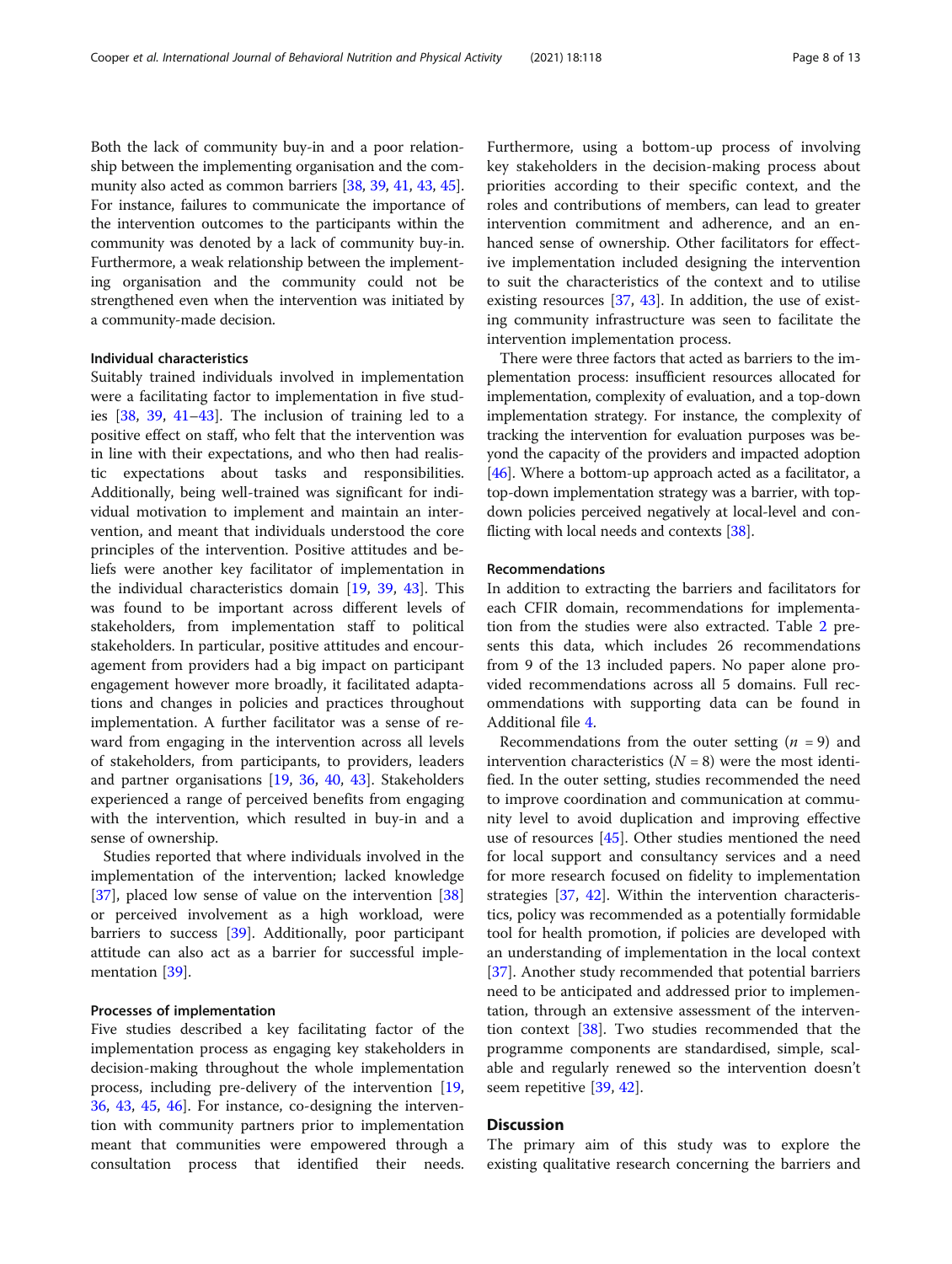#### <span id="page-8-0"></span>Table 2 Recommendations for Implementation

#### 1- Intervention Characteristics

- R1.1 Policy can be a formidable tool for health promotion
- R1.2 Potential barriers need to be anticipated and addressed before implementation

R1.3 Programme components - standardised, simple, scalable and renewed

R1.4 Maintain cost to participant (do not increase)

R1.5 Plan for scale up

R1.6 Innovative ways of motivating participants not ready to change and ensuring continuity of care for those with intention to change behaviour to minimize false expectations

R1.7 Using ongoing research to assist organisations in maintaining fidelity to core principles

R1.8 Assess fidelity of delivery

#### 2- Inner Setting

R2.1 Improvement of efficiency and reliability of the information and communication tools and databases

#### 3- Outer Setting

- R3.1 Need for local support
- R3.2 Need for policy development
- R3.3 Needs long-term funding
- R3.4 Formalised coalition
- R3.5 Increase media support
- R3.6 Easier communication to participants
- R3.7 Improve coordination to avoid duplication

R3.8 Need to work in partnership with organisations and agencies working in target groups, especially in hard to recruit groups R3.9 More research focus is needed on fidelity to implementation strategies

#### 4- Individual Characteristics

R4.1 More attention for stakeholders' skills and involvement across contexts is recommended to improve self-efficacy

#### 5- Processes of Implementation

R5.1 Planning with clear steps for implementation

R5.2 Collaboration between all aspects of community and setting from start of programme implementation and before programme is introduced. This introduces complexity to the process R5.3 Use of social marketing principles

- R5.4 Maintain program champion
- R5.5 Maintain ease of delivery

R5.6 Understanding if and how implementation decisions are made and what trade-offs are made at the different levels of the intervention is important for understanding intervention implementation R5.7 Intensity of contact between research team and providers may have contributed to level of adherence

facilitators to implementing community-based PA interventions as well as recommendations to improve implementation. The studies included provided evidence of the barriers and facilitators of implementing PA interventions in the community. In this review, the CFIR was used to identify and synthesise implementation factors and recommendations across its five domains, resulting in a useful and structured overview of the current qualitative literature for future researchers to supplement existing quantitative research, and inform the implementation of community-based PA interventions. There was a relatively even distribution of factors across the domains, and between barriers and facilitators, demonstrating that the studies included in this review explored a

wide range of the different aspects of implementing PA interventions.

A secondary aim of this study was to identify recommendations from the existing research, of which 26 were found. Many recommendations were practical, and highlighted key areas within the 5 CFIR domains to target to improve implementation. In particular, recommendations for the outer setting and processes of implementation supported the need for clear implementation strategies and coordination across stakeholders, and offered suggestions such as negotiated planning and stepwise implementation.

A comprehensive understanding of barriers and facilitators of PA interventions should provide an evidencebase from which to develop effective implementation strategies, however there is an absence of an international synthesis of this literature [\[23](#page-11-0)]. For example, one interesting finding was that there were more barriers than facilitators identified within the CFIR domain inner setting. This contrasts with all other CFIR domains, and indicates that during the implementation process, the inner setting is of key importance. Any organisation implementing community-based PA interventions need to take time to anticipate and address these barriers from the start. Furthermore, several barriers have multiple consequences which impact on, and exacerbate, other barriers. For instance, staff burnout is a barrier to implementation which may also contribute to high staff turnover (also identified as a barrier). Attempting to address barriers in the inner setting can reduce this potential negative domino effect. Given the lack of qualitative implementation literature of community-based interventions, it is difficult to conclude that this finding is shared by other related studies. However, there is evidence relating more generally to PA implementation, that inner setting factors, such as a lack of resources and appropriately trained staff members, can greatly affect how interventions are implemented [\[48](#page-12-0)].

The impact of implementation strategies was another key finding of this review. From the evidence, it was clear that many barriers to implementation could have been negated or reduced by an implementation plan in which several evidence-based strategies are embedded [[49\]](#page-12-0). Interventions will not implement themselves, and as such, evidence-based strategies are needed for each stage of the process from preparation through to delivery and evaluation. This finding is supported by Morrison et al. [\[50\]](#page-12-0) who reported that a clear, succinct summary of the intervention plan both enhances and facilitates communication among stakeholders. Furthermore, Powell and colleagues [\[51\]](#page-12-0) found that implementation strategies often lack the level of detail needed for effective use in realworld settings, and even selecting appropriate strategies is a complex task. A recommendation from this review is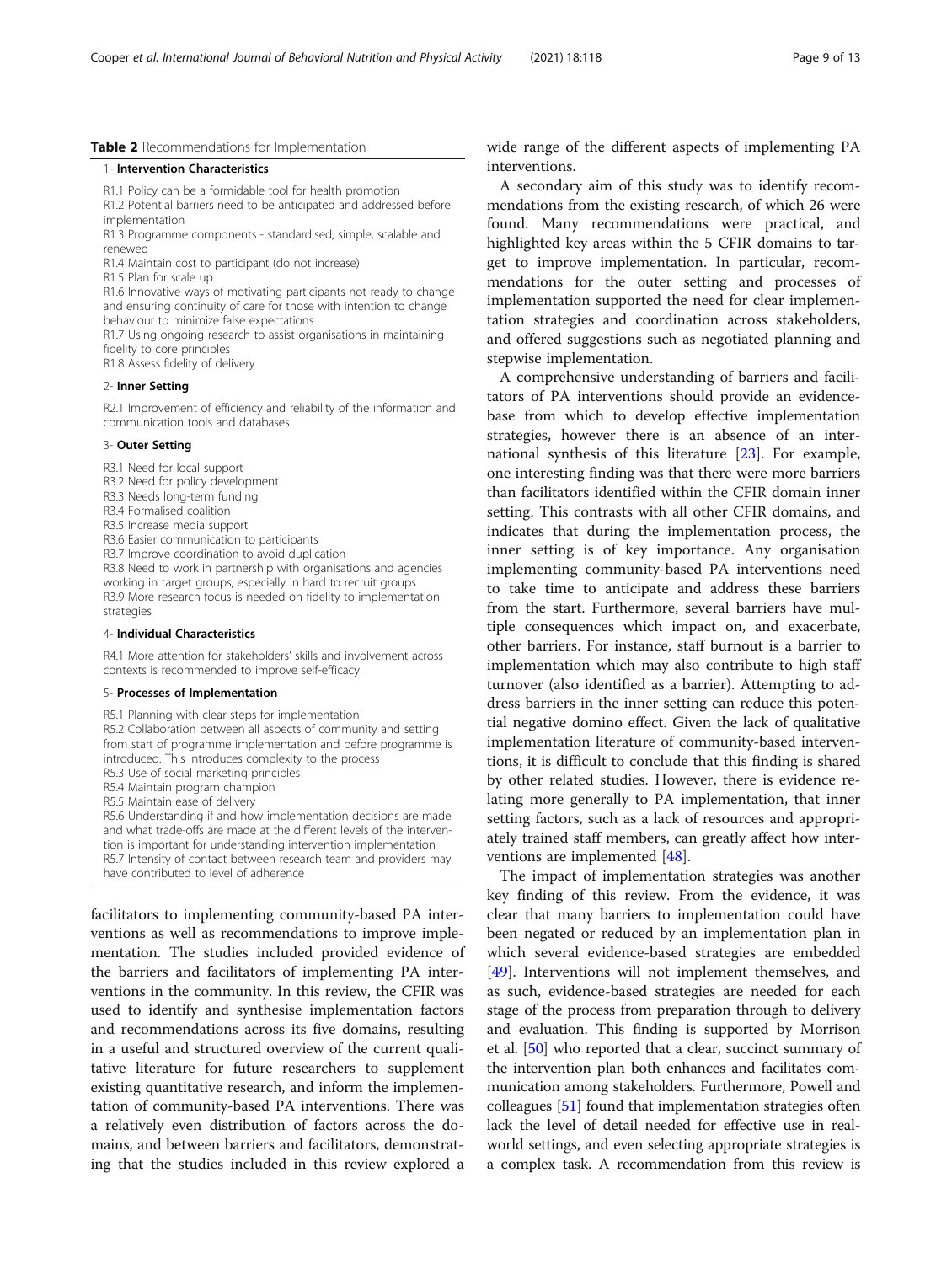the need to give careful consideration to the way interventions are delivered, and the importance of negotiated planning [\[38\]](#page-11-0). The wider literature has acknowledged that although the terms and definitions for implementation strategies were unclear in the past, leading to confusion when selecting appropriate strategies, further research has since provided more clarity. There are now several clear frameworks including Expert Recommendations for Implementing Change (ERIC) [[49](#page-12-0), [51](#page-12-0), [52](#page-12-0)], and the Practical planning for Implementation and Scale-up (PRACTIS) guide specific to PA interventions, which provides practical guidance for researchers on how to effectively plan implementation and scale-up [\[8\]](#page-11-0). Thus, future studies have access to emerging implementation strategies and should utilise these to address the persistent barrier of a lack of an implementation plan. However, it must also be acknowledged that there is a lack of evidence of the effectiveness of existing implementation strategies, thus further research to test these strategies is needed.

Individual characteristics are an often-overlooked domain within implementation research, and as such, the impact of the role of individuals in the successful implementation of an intervention are undervalued. There is a lack of consideration when developing implementation strategies for the need to create buy-in and change from individuals at all levels of responsibility within an organisation. This is evidenced by findings from the studies included in this review, which state that organisations can provide training on practical delivery, but providers need to see the benefits and make changes to their own behaviours in order to successfully implement an intervention. When individuals implementing the intervention perceive a sense of reward and recognise the value of the intervention, these act as key facilitators. Inner and outer setting factors could be contributing to individual characteristics being undervalued, as barriers such as high staff turnover, poor staff training quality, lack of communication within teams, and poor relationship between community and organisation all contribute to the inability to invest in individual-level capacity building. Furthermore, the results highlight how facilitators in one domain support those in another, and at the core of that support is the individuals at the different levels within an organisation, from providers through to leadership level, and other key stakeholders such as participants, external funders and community leaders. In order to address this understudied factor, the findings of this review suggest more attention to providers' skills and involvement is needed to improve self-efficacy and knowledge. This is supported by Powell et al. [\[51](#page-12-0)] who highlight the need to assess the factors that influence implementation processes prior to delivery, which includes the characteristics and preferences of individuals involved in both the delivery and receipt of the intervention. However, Byrne

[[53\]](#page-12-0) accepts that while engaging key stakeholders such as providers and participants as part of the implementation strategy appears to be a promising approach, it is concluded that evidence is sparse, and more guidance is needed to effectively use this approach.

The data presented within this review highlights what is currently known in relation to the research-practice gap of implementation science within PA research [\[8](#page-11-0), [23\]](#page-11-0), while highlighting key priorities moving forward. The findings suggest that the barriers and facilitators within community-based settings may be transferable to other practice-based PA interventions, as the implementation factors found are similar to those identified by Cassar et al. [[24\]](#page-11-0) in their systematic review. This suggests that although the context of the intervention can differ, similar factors play a role in the implementation process. Furthermore, the broad definition of community used in the review [[9\]](#page-11-0) resulted in the qualitative data included within this review being synthesised and translated across a wide variety of community settings, further facilitating the transferability of the findings.

This systematic review found only 13 studies including qualitative data on implementation factors, demonstrating as the current literature has suggested, that there is an evidence gap of practice-based implementation studies in community settings. In addition, this may be indicative of publication bias. Given the unique insight and potential value of qualitative research [\[50](#page-12-0), [54,](#page-12-0) [55\]](#page-12-0), this review indicates that more research employing mixed methods or solely qualitative methods is needed to expand on the literature base for this specific area of implementation science.

## Limitations

This review has some limitations. The search strategy used did not include any methods for identifying grey literature or studies that were published in languages other than English. By not including these as sources, valuable information may have been overlooked. Furthermore, due to the focus of this review, implementation factors, i.e. barriers and facilitators, articles were not selected based on the quality of their effectiveness, and some articles did not report on effectiveness at all. However, the included studies were all published in peerreviewed journals, indicating that they underwent an academically rigorous review and publication process. The review also excluded studies that focused specifically on populations within the community who have a disability or mental health condition. This may have omitted findings that would be useful for those implementing interventions in these populations and further research is recommended. This review synthesises studies of community-based physical activity interventions, which includes populations of all ages. As such, the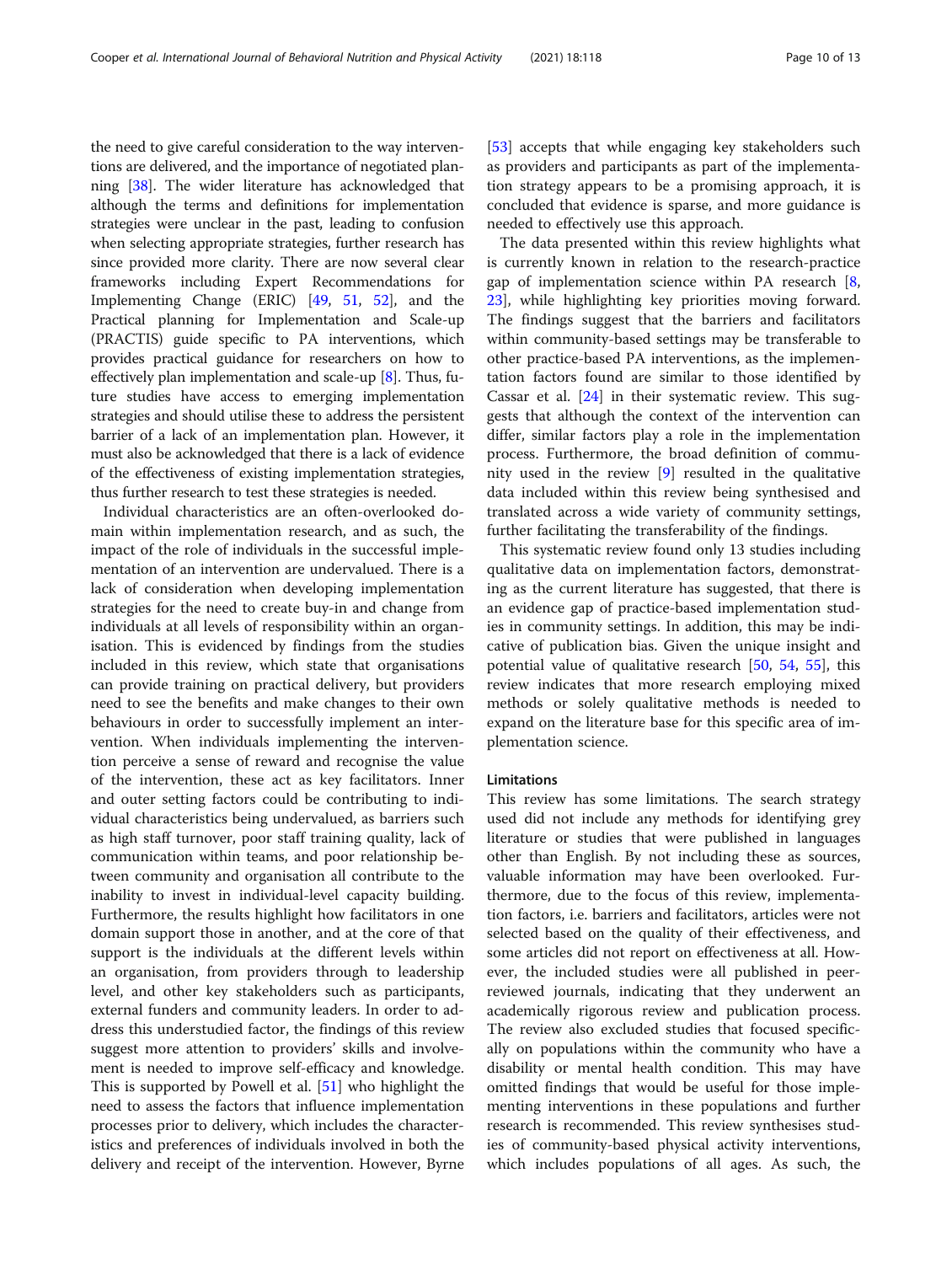<span id="page-10-0"></span>barriers and facilitators presented in this review may not apply across all age ranges, with more specific implementation factors relevant to specific age populations such as adolescents or older adults. Finally, this review presents secondary data from evaluations and analyses of interventions, as the necessary qualitative data on implementation factors was only available from studies who had undergone this intervention implementation review process.

# Conclusion

This review identified many facilitators and barriers of implementing physical activity interventions in the community, as well as recommendations for implementation. The findings of this review add to the limited practice evidence base and indicate a similarity in the barriers and facilitators of implementing PA interventions across various contexts/settings including those based in the community. This review suggests that barriers to implementation could have been negated or reduced by an implementation plan in which several evidence-based strategies are embedded. Although several frameworks and guides exist, there is a lack of evidence of the effectiveness of current implementation strategies. Further research is still needed to identify effective implementation strategies in practice settings and provide evidence for successfully engaging key stakeholders at an individual level as part of these strategies. The impact of individuals on the successful implementation of an intervention is undervalued and as such, more consideration is needed for the influence individuals and stakeholders at different levels have on program implementation, particularly where individuals value the intervention. This review also identified recommendations from the included studies, which can be used pragmatically moving forward to guide research and practice in this field, with a particular focus on the processes of implementation.

#### Abbreviations

PA: Physical Activity; CFIR: Consolidated Framework for Implementation Research; ISPAH: International Society for Physical Activity and Health; I-PARC: Irish Physical Activity Collaboration; WHO: World Health Organisation; PRISMA: Preferred Reporting Items for Systematic Reviews and Meta-Analyses

# Supplementary Information

The online version contains supplementary material available at [https://doi.](https://doi.org/10.1186/s12966-021-01177-w) [org/10.1186/s12966-021-01177-w](https://doi.org/10.1186/s12966-021-01177-w).

Additional file 1. Search Strategy. This file includes the search syntax and a sample search on SCOPUS.

Additional file 2. Data extraction table & Risk of bias. This table presents the data extracted from the studies included in this review (characteristics, facilitators, barriers and recommendations extracted into CFIR domains) and a risk of bias assessment using the Mixed Methods Assessment Tool (MMAT) (Hong et al., 2018).

Additional file 3. Barriers and facilitators to implementation. A table with the barriers and facilitators to implementing community-based

physical activity interventions presented under the 5 domains of the CFIR and with supporting data from the included studies.

Additional file 4. Recommendations for implementation. A table with recommendations for implementing community-based physical activity interventions extracted from the included studies and presented under the 5 domains of the CFIR.

Additional file 5. PRISMA 2020 Checklist. A checklist comprising of the 27-items to be included in a systematic review according to the PRISMA 2020 statement.

#### Acknowledgements

We would like to acknowledge the contributions of members of the I-PARC Steering Group who were important in providing feedback at different stages of this review: Prof. Adrian Bauman (The University of Sydney), Benny Cullen (Sport Ireland), Colette Brolly (Public Health Agency Northern Ireland), Dr. Enrique García Bengoechea (University of Limerick), Fiona Mansergh (Department of Health), Dr. Grainne O'Donoghue (University College Dublin), James Lavelle (Department of Tourism, Culture, Arts, Gaeltacht, Sport and Media), Prof. Nanette Mutrie (University of Edinburgh), Niamh Barry (Department of Education and Skills), Peter Smyth (Sport Ireland), Ronan Kielt (Department of Education and Skills), Sarah O'Brien (Health Service Executive), Shirley O'Shea (Health Service Executive), Vydehi Muppavarapu (Sport Ireland).

#### Authors' contributions

JC was responsible for conceptualisation, data extraction, analysis, interpretation of data, writing original draft, and substantive review and editing. JM was involved in conceptualisation, analysis, interpretation of data, and substantive review and editing. CW was responsible for project administration, conceptualisation, analysis, and substantive review and editing. FVN was involved in conceptualisation, analysis, interpretation of data, and substantive review and editing. AMG was involved in interpretation of data, and substantive review and editing. DC was involved in interpretation of data, and substantive review and editing. PC was involved in interpretation of data, and substantive review and editing. PK was involved in analysis, interpretation of data, and substantive review and editing. NM was involved in analysis, interpretation of data, and substantive review and editing. MM was involved in analysis, interpretation of data, and substantive review and editing. All authors read and approved the final manuscript.

#### Funding

This research was supported by a grant from the Health Research Board, Ireland. Grant number APA-2-17-030. This research was also supported by funding from Healthy Ireland (Department of Health, Ireland). The Health Research Board (HRB) is an Irish state agency that supports research and provides evidence to prevent illness, improve health and transform patient care. The funding sources had no role in the design of this study and will not have any role during its execution, analyses, interpretation of the data or decision to submit results.

#### Availability of data and materials

All data analysed during this study are included in this published article [and its supplementary information files].

#### **Declarations**

Ethics approval and consent to participate Not applicable.

Consent for publication Not applicable.

#### Competing interests

The authors declare that they have no competing interests.

#### Author details

<sup>1</sup> Physical Activity for Health Research Cluster, Physical Education & Sport Sciences Department, University of Limerick, Limerick, Ireland. <sup>2</sup>Health Research Institute, University of Limerick, Limerick, Ireland. <sup>3</sup>Amsterdam UMC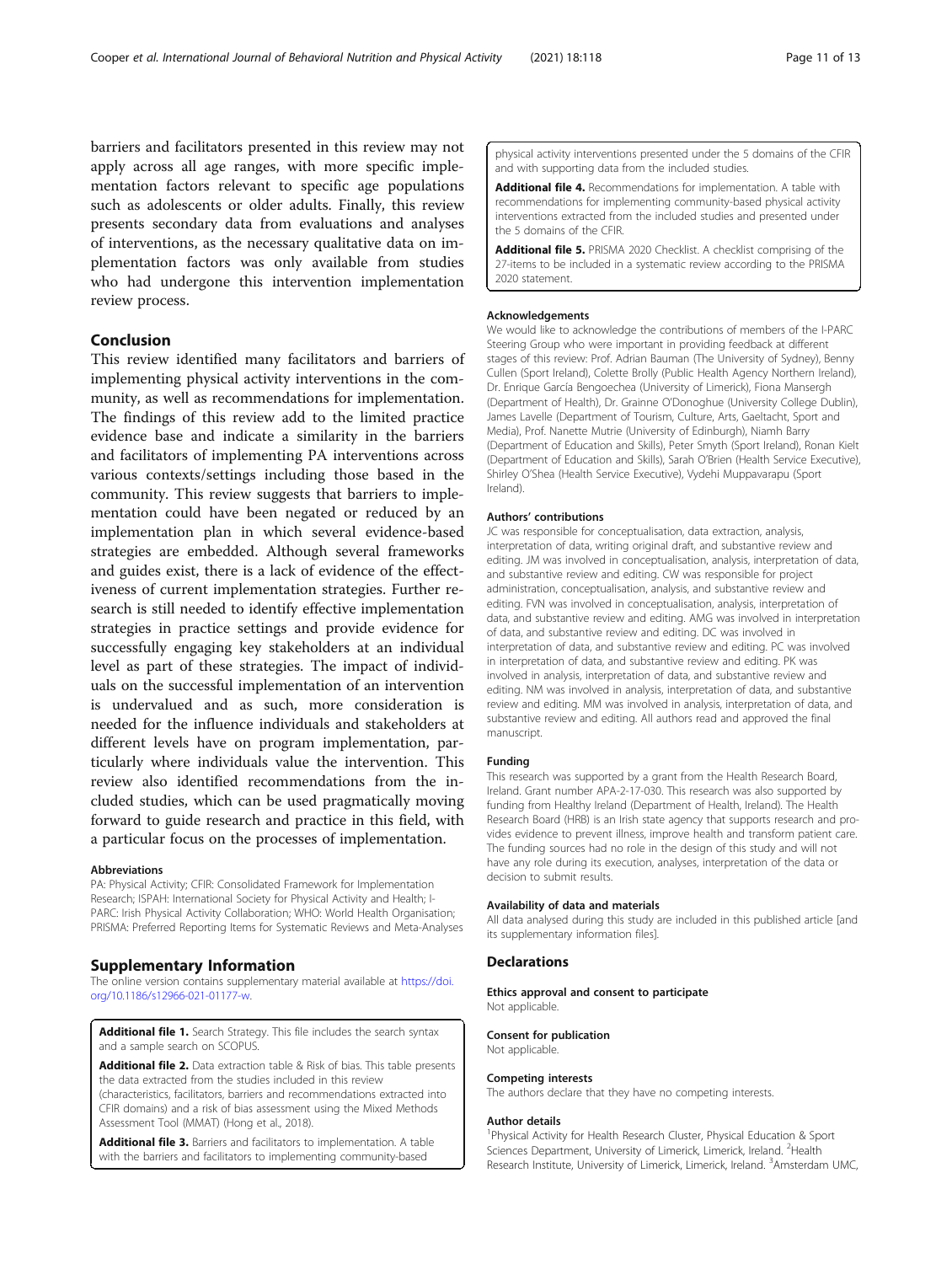<span id="page-11-0"></span>Vrije Universiteit Amsterdam, Department of Public and Occupational Health, Amsterdam Public Health research institute, Amsterdam, The Netherlands. 4 Department of Sport and Exercise Science, Waterford Institute of Technology, Waterford, Ireland. <sup>5</sup>Sport Ireland, Dublin, Ireland. <sup>6</sup>Physical Activity for Health Research Centre, University of Edinburgh, Edinburgh, UK. <sup>7</sup> Centre for Exercise Medicine, Physical Activity and Health, Ulster University, Belfast, Northern Ireland.

### Received: 21 December 2020 Accepted: 26 July 2021 Published online: 07 September 2021

#### References

- 1. Ding D. Surveillance of global physical activity: progress, evidence, and future directions. Lancet Glob Health. 2018;6(10):e1046–7. [https://doi.org/1](https://doi.org/10.1016/S2214-109X(18)30381-4) [0.1016/S2214-109X\(18\)30381-4.](https://doi.org/10.1016/S2214-109X(18)30381-4)
- 2. Lee I, Shiroma E, Lobelo F, Puska P, Blair S, Katzmarzyk P. Effect of physical inactivity on major non-communicable diseases worldwide: an analysis of burden of disease and life expectancy. Lancet. 2012;380(9838):219–29. [https://doi.org/10.1016/S0140-6736\(12\)61031-9.](https://doi.org/10.1016/S0140-6736(12)61031-9)
- 3. Guthold R, Stevens G, Riley L, Bull F. Worldwide trends in insufficient physical activity from 2001 to 2016: a pooled analysis of 358 populationbased surveys with 1·9 million participants. Lancet Glob Health. 2018;6(10): e1077–86. [https://doi.org/10.1016/S2214-109X\(18\)30357-7.](https://doi.org/10.1016/S2214-109X(18)30357-7)
- 4. Strain T, Brage S, Sharp S, Richards J, Tainio M, Ding D, et al. Use of the prevented fraction for the population to determine deaths averted by existing prevalence of physical activity: a descriptive study. Lancet Glob Health. 2020;8(7):e920–30. [https://doi.org/10.1016/S2214-109X\(20\)30211-4.](https://doi.org/10.1016/S2214-109X(20)30211-4)
- 5. Rebar A, Taylor A. Physical activity and mental health; it is more than just a prescription. Ment Health Phys Act. 2017;13:77–82. [https://doi.org/10.1016/j.](https://doi.org/10.1016/j.mhpa.2017.10.004) [mhpa.2017.10.004.](https://doi.org/10.1016/j.mhpa.2017.10.004)
- 6. Gilchrist P, Wheaton B. The social benefits of informal and lifestyle sports: a research agenda. Int J Sport Policy Politics. 2017;9(1):1–10. [https://doi.org/1](https://doi.org/10.1080/19406940.2017.1293132) [0.1080/19406940.2017.1293132.](https://doi.org/10.1080/19406940.2017.1293132)
- 7. Heath G, Parra D, Sarmiento O, Andersen L, Owen N, Goenka S, et al. Evidence-based intervention in physical activity: lessons from around the world. Lancet. 2012;380(9838):272–81. [https://doi.org/10.1016/S0140-6736\(12](https://doi.org/10.1016/S0140-6736(12)60816-2) [\)60816-2](https://doi.org/10.1016/S0140-6736(12)60816-2).
- 8. Koorts H, Eakin E, Estabrooks P, Timperio A, Salmon J, Bauman A. Implementation and scale up of population physical activity interventions for clinical and community settings: the PRACTIS guide. Int J Behav Nutr Phys Act. 2018;15(1).
- 9. McLeroy K, Norton B, Kegler M, Burdine J, Sumaya C. Community-based interventions. Am J Public Health. 2003;93(4):529–33. [https://doi.org/10.21](https://doi.org/10.2105/AJPH.93.4.529) [05/AJPH.93.4.529.](https://doi.org/10.2105/AJPH.93.4.529)
- 10. Quirk H, Crank H, Harrop D, Hock E, Copeland R. Understanding the experience of initiating community-based physical activity and social support by people with serious mental illness: a systematic review using a meta-ethnographic approach. Syst Rev. 2017;6(1).
- 11. Merzel C, D'Afflitti J. Reconsidering community-based health promotion: promise, performance, and potential. Am J Public Health. 2003;93(4):557–74. [https://doi.org/10.2105/AJPH.93.4.557.](https://doi.org/10.2105/AJPH.93.4.557)
- 12. World Health Organisation. Ottawa Charter for Health Promotion: First International Conference on Health Promotion Ottawa, 21 November 1986. Retrieved from: [https://www.healthpromotion.org.au/images/ottawa\\_cha](https://www.healthpromotion.org.au/images/ottawa_charter_hp.pdf) [rter\\_hp.pdf](https://www.healthpromotion.org.au/images/ottawa_charter_hp.pdf). Accessed 14 Nov 2020.
- 13. International Society for Physical Activity and Health (ISPAH). ISPAH's eight investments that work for physical activity, November 2020. Retrieved from: <https://www.ispah.org/resources/key-resources/8-investments/>. Accessed 24 Nov 2020.
- 14. Rabin B, Brownson R, Haire-Joshu D, Kreuter M, Weaver N. A glossary for dissemination and implementation research in health. J Public Health Manage Pract. 2008;14(2):117–23. [https://doi.org/10.1097/01.PHH.0000311](https://doi.org/10.1097/01.PHH.0000311888.06252.bb) [888.06252.bb](https://doi.org/10.1097/01.PHH.0000311888.06252.bb).
- 15. Naylor PJ, Nettlefold L, Race D, Hoy C, Ashe M, Higgins J, et al. Implementation of school based physical activity interventions: a systematic review. Prev Med. 2015;72:95–115. [https://doi.org/10.1016/j.](https://doi.org/10.1016/j.ypmed.2014.12.034) [ypmed.2014.12.034.](https://doi.org/10.1016/j.ypmed.2014.12.034)
- 16. McKay H, Naylor P, Lau E, Gray S, Wolfenden L, Milat A, et al. Implementation and scale-up of physical activity and behavioural nutrition interventions: an evaluation roadmap. Int J Behav Nutr Phys Act. 2019; 16(102). <https://doi.org/10.1186/s12966-019-0868-4>.
- 17. Bauer M, Damschroder L, Hagedorn H, Smith J, Kilbourne A. An introduction to implementation science for the non-specialist. BMC Psychol. 2015;3(32). <https://doi.org/10.1186/s40359-015-0089-9>.
- 18. Davis SM, Cruz TH, Kozoll RL. Research to practice: implementing physical activity recommendations. Am J Preventative Med. 2017;52(3:3):s300–S303.
- 19. Sims-Gould J, McKay HA, Hoy CL, Nettlefold L, Gray SM, Lau EY, et al. Factors that influence implementation at scale of a community-based health promotion intervention for older adults. BMC Public Health. 2019;19(1619).
- 20. Reis RS, Salvo D, Ogilvie D, Lambert EV, Goenka S, Brownson RC. Scaling up physical activity interventions worldwide: stepping up to larger and smarter approaches to get people moving. Lancet. 2016;388(10051):1337–48. [https://doi.org/10.1016/S0140-6736\(16\)30728-0.](https://doi.org/10.1016/S0140-6736(16)30728-0)
- 21. Damschroder LJ, Aron DC, Keith RE, Kirsh S, Alexander J, Lowery J. Fostering implementation of health services research findings into practice: a consolidated framework for advancing implementation science. Implementation Sci. 2009;4(50).
- 22. Christie HL, Bartels SL, Boots L, Tange HJ, Verhey F, Vugt ME. A systematic review on the implementation of eHealth interventions for informal caregivers of people with dementia. Internet Interv. 2018;13:51–9. [https://](https://doi.org/10.1016/j.invent.2018.07.002) [doi.org/10.1016/j.invent.2018.07.002](https://doi.org/10.1016/j.invent.2018.07.002).
- 23. Nathan N, Elton B, Babic M, McCarthy N, Sutherland R, Pressau J, et al. Barriers and facilitators to the implementation of physical activity policies in schools: a systematic review. Prev Med. 2018;107:45–53. [https://doi.org/10.1](https://doi.org/10.1016/j.ypmed.2017.11.012) [016/j.ypmed.2017.11.012](https://doi.org/10.1016/j.ypmed.2017.11.012).
- 24. Cassar S, Salmon J, Timperio A, Naylor PJ, Nassau FM, Ayala A, et al. Adoption, implementation and sustainability of school-based physical activity and sedentary behaviour interventions in real-world settings: a systematic review. Int J Behav Nutr Phys Act. 2019;16(120).
- 25. Medical Research Council. Developing and evaluating complex interventions. London, England: Author; 2008.
- 26. Clark AM. What are the components of complex interventions in healthcare? Theorizing approaches to parts, powers and the whole intervention. Soc Sci Med. 2013;93:185–93. [https://doi.org/10.1016/j.](https://doi.org/10.1016/j.socscimed.2012.03.035) [socscimed.2012.03.035.](https://doi.org/10.1016/j.socscimed.2012.03.035)
- 27. Allender S, Cowburn G, Foster C. Understanding participation in sport and physical activity among children and adults: a review of qualitative studies. Health Educ Res. 2006;21(6):826–35. <https://doi.org/10.1093/her/cyl063>.
- 28. Glowacki K, Weatherson K, Faulkner G. Barriers and facilitators to health care providers' promotion of physical activity for individuals with mental illness: a scoping review. Mental Health Phys Act. 2019;16:152–68. [https://doi.org/1](https://doi.org/10.1016/j.mhpa.2018.10.006) [0.1016/j.mhpa.2018.10.006.](https://doi.org/10.1016/j.mhpa.2018.10.006)
- 29. Thirsk LM, Clark AM. Using qualitative research for complex interventions: the contributions of hermeneutics. Int J Qual Methods. 2017;16(1): 1609406917721068.
- 30. Irish Physical Activity Research Collaboration (I-PARC). Health Research Board. <https://i-parc.ie>. Accessed 12 Oct 2020.
- 31. Moher D, Liberati A, Tetzlaff J, Altman DG, The PRISMA Group. Preferred Reporting Items for Systematic Reviews and Meta-Analyses: The PRISMA Statement. PLoS Med. 2009;6(7):e1000097.
- 32. Hong QN, Fàbregues S, Bartlett G, Boardman F, Cargo M, Dagenais P, et al. The mixed methods appraisal tool (MMAT) version 2018 for information professionals and researchers. Educ Inf. 2018;34(4):285–91. [https://doi.org/1](https://doi.org/10.3233/EFI-180221) [0.3233/EFI-180221.](https://doi.org/10.3233/EFI-180221)
- 33. Barnett-Page E, Thomas J. Methods for the synthesis of qualitative research: a critical review. BMC Med Res Methodol. 2009;9(59).
- 34. Braun V, Clarke V. Thematic analysis. In: Lyons E, Coyle A, editors. Analysing qualitative data in psychology. London: Sage Publications Ltd; 2021. p. 128–47.
- 35. Braun V, Clarke V. Reflecting on reflexive thematic analysis. Qual Res Sport Exerc Health. 2019;11(4):589–97. [https://doi.org/10.1080/2159676X.2](https://doi.org/10.1080/2159676X.2019.1628806) [019.1628806](https://doi.org/10.1080/2159676X.2019.1628806).
- 36. Banerjee AT, Kin R, Strachan PH, Boyle MH, Anand SS, Oremus M. Factors facilitating the implementation of church-based heart health promotion programs for older adults: a qualitative study guided by the precedeproceed model. Am J Health Promot. 2015;29(6):365–73. [https://doi.org/1](https://doi.org/10.4278/ajhp.130820-QUAL-438) [0.4278/ajhp.130820-QUAL-438](https://doi.org/10.4278/ajhp.130820-QUAL-438).
- 37. Darlington EJ, Simar C, Jourdan D. Implementation of a health promotion programme: a ten-year retrospective study. Health Educ. 2017;117(3):252–79. <https://doi.org/10.1108/HE-09-2016-0038>.
- 38. Darlington EJ, Violon N, Jourdan D. Implementation of health promotion programmes in schools: an approach to understand the influence of contextual factors on the process? BMC Public Health. 2018;18(163).